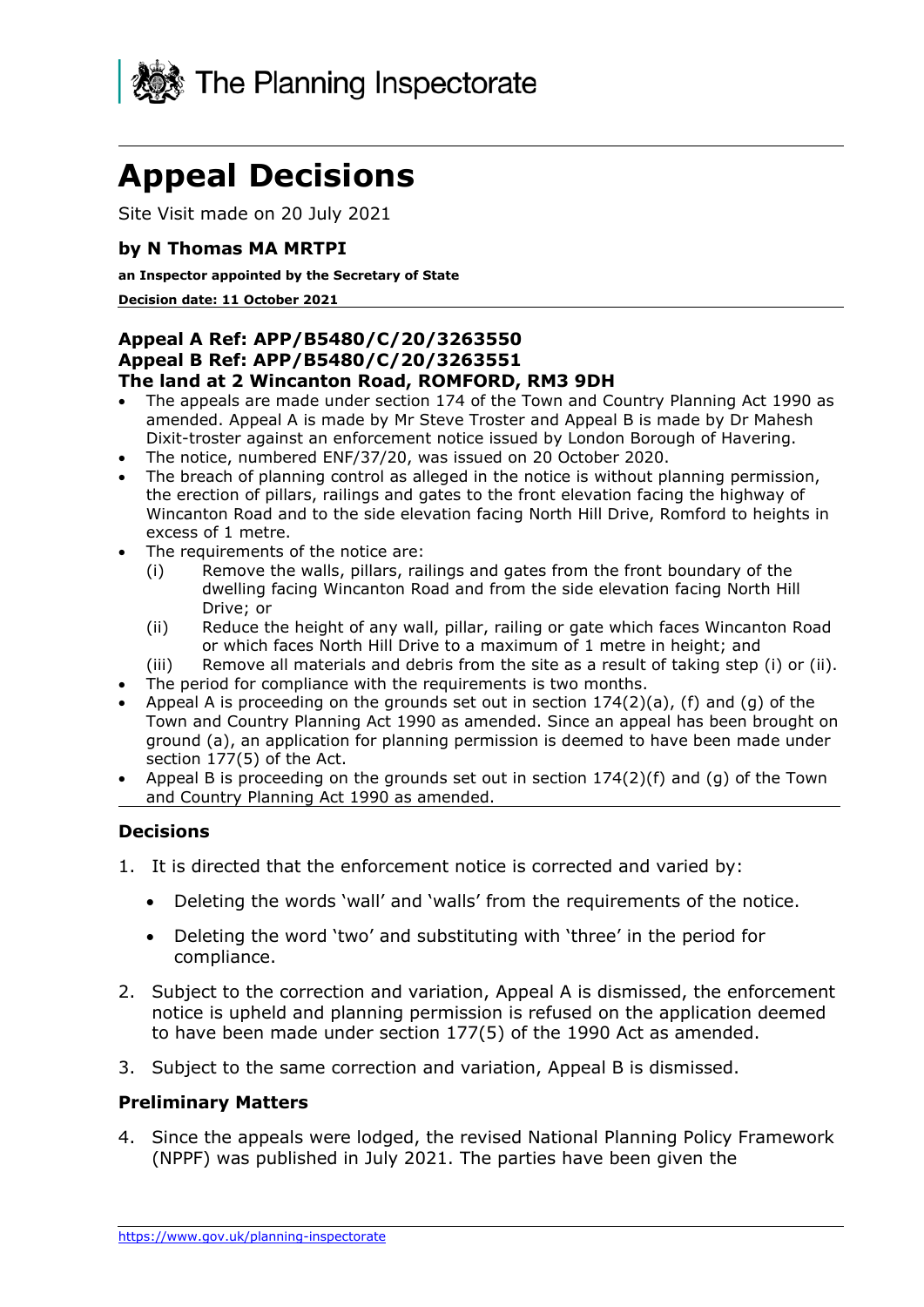opportunity to comment on its implications for the case and responses have been taken into consideration.

 5. I note that the appellant is frustrated that the Council is unwilling to engage in warning. However, these matters do not have any bearing on my consideration pre-application discussions and that the enforcement notice was served without of the appeals.

## **Matters concerning the notice**

 6. I have a duty to try to get the notice in order. The alleged breach of planning control relates to the erection of pillars, railings and gates, but the notice requires the removal or the reduction in height of the walls. As the allegation does not include the wall, it is excessive to require it to be removed or reduced be corrected without injustice and should result in the appeals succeeding. However, if I remove the reference to the wall the requirements would be less in height. The appellants consider this to be an error in the notice that cannot onerous. I am satisfied that no injustice would be caused to the appellants. It is therefore an error that is correctable.

## **Appeal A Ground (a) and the deemed planning application**

- of the development on the character and appearance of the site and 7. Having regard to the reasons for issuing the notice, the main issue is the effect surrounding area.
- 8. The appeal site is a large, detached dwelling on a corner plot at the junction of Wincanton Road with North Hill Drive. It has vehicular access from Wincanton Road and is in a predominantly residential area. It has a spacious front garden that is laid to hard surfacing with parking. It faces onto a large area of open space, between Wincanton Road and Noak Hill Road. It is prominent in views from the surrounding area, particularly across the open space from Noak Hill Road, and from North Hill Drive. On the opposite side of North Hill Drive is a large recreation ground set behind a wide grass verge.
- 9. The neighbouring houses on Wincanton Road are generally semi-detached but are set back a similar distance from the road frontage. The front boundaries are generally marked by hedges and low walls or fences, so that there are open views across the front of the properties with mature garden planting, which gives the area a distinctive character.
- 10. The brick pillars, railings, and metal gates are tall and readily visible in a prominent position on the corner plot. They are imposing and harsh features that are at odds with the prevailing boundary treatments and are out of character with the surrounding front gardens. They are harmful to the character and appearance of the street scene.
- appreciate that the neighbouring dwelling has an overgrown front garden but this has a less harsh appearance than the appeal development. 49 Tees Drive has tall and imposing railings and gates but the Council has explained that the properties referred to by the appellant have been investigated. In any event, and is not comparable. 11. My attention has been drawn to other boundary treatments in the area. I the area has a more enclosed character when compared with the appeal site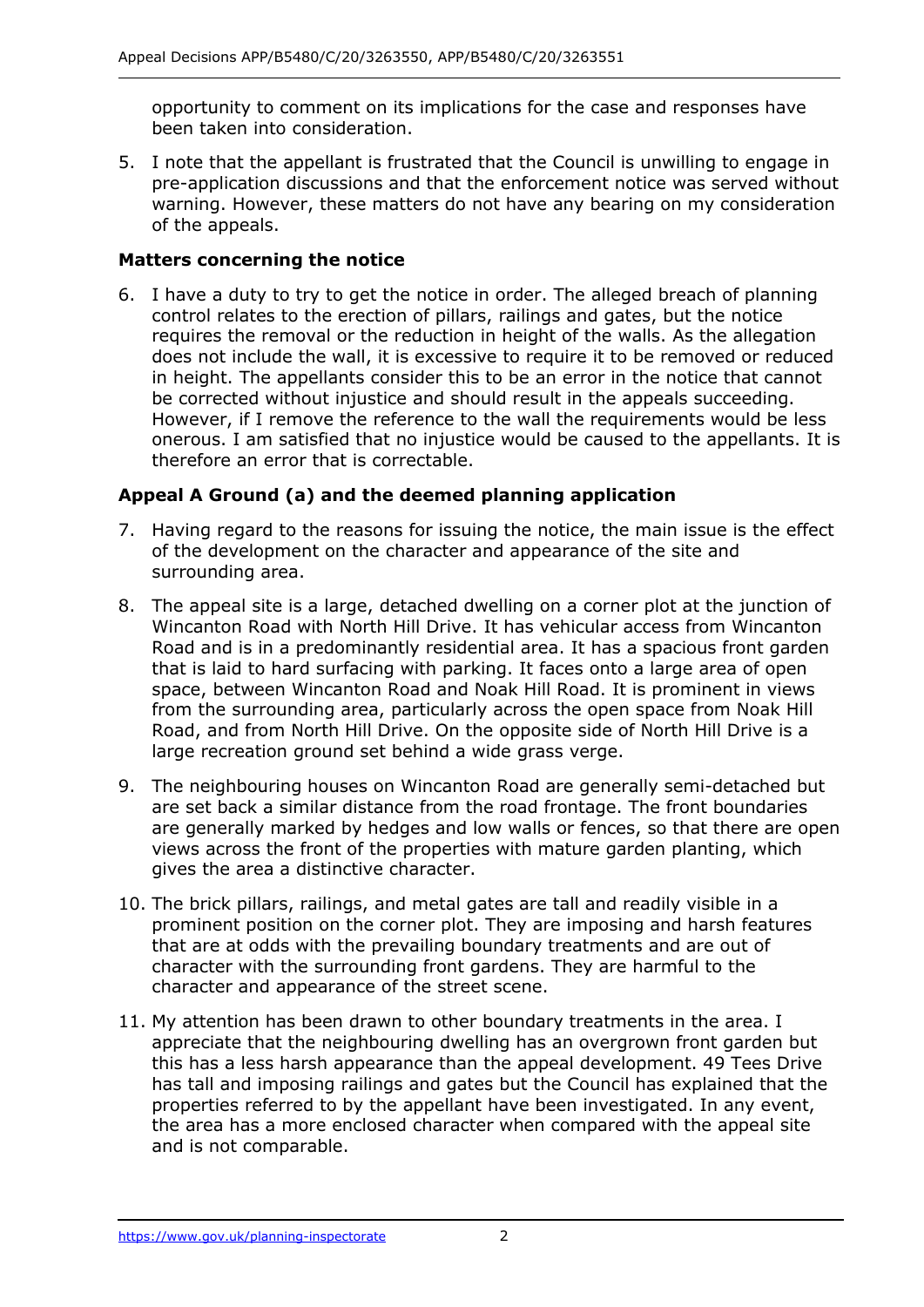- 12. The entrance to Hillcrest Court on Noak Hill Road is narrow and set well back from the road frontage, it is not comparable to the wide frontage of the appeal site on a corner plot with the wall and railings set at the back edge of the side of North Hill Road but these are set behind a hedge and verge and are less footway. There are metal railings around the recreation ground on the opposite imposing and prominent than the appeal development.
- 13. The appellant also refers to boundary treatments in North Hill Drive, Noak Hill Road, Tees Drive and Priory Road. There is also reference to the Council taking an inconsistent approach compared to other areas such as Ardleigh Green and surrounding area and found that most front boundaries contribute positively to Emerson Park. I have not been referred to any addresses but I toured the the open character.
- 14. I appreciate that the railings, pillars, and gates have been erected to improve could be planted to help to camouflage the metal work, which is a matter more appropriately considered under the ground (a) appeal. However, the front boundary wall, railings and pillars are adjacent to the footway and it has not been demonstrated that a planting scheme could be devised that would security, however I have seen no firm evidence that there are no alternative means of providing adequate security that would be less harmful to the street scene. The appellant suggests in relation to the ground (f) appeal that greenery effectively overcome the identified harm.
- 15. The appellant has also suggested in the ground (f) appeal that they would be willing to discuss lowering the metalwork. While I can grant planning clear that a lowered railing or gate would be part of the matters. It is also not clear to me that such a scheme would overcome the identified harm. permission for the whole or part of the matters being enforced against, there are no plans before me to indicate that the metalwork could be lowered to an alternative height without additional works being necessary. Therefore, it is not
- 16. For the reasons given above, I conclude that the development is harmful to the character and appearance of the site and surrounding area. It is therefore in conflict with Policy DC61 of the Havering London Borough Core Strategy and insofar as it seeks to ensure that development maintains, enhances or Planning Document (SPD) 2011 and the Landscaping SPD 2011. The appeal on Development Control Policies Development Plan Document Adopted 2008, improves the character and appearance of the local area. It is also in conflict with the guidance in the Residential Extensions and Alterations Supplement ground (a) therefore fails.

## **Appeals on ground (f)**

- case may be, to remedy any injury to amenity which has been caused by the 17. The ground of appeal is that the steps required by the notice to be taken, exceed what is necessary to remedy the breach of planning control or, as the breach.
- 18. The appellants have indicated that they would be happy to discuss lowering the metal work and planting greenery. However, these are not lesser steps but are (a) appeal. The appellant has not put forward any lesser steps and therefore alternatives or additional works that I have considered in relation to the ground the appeals on ground (f) fail.